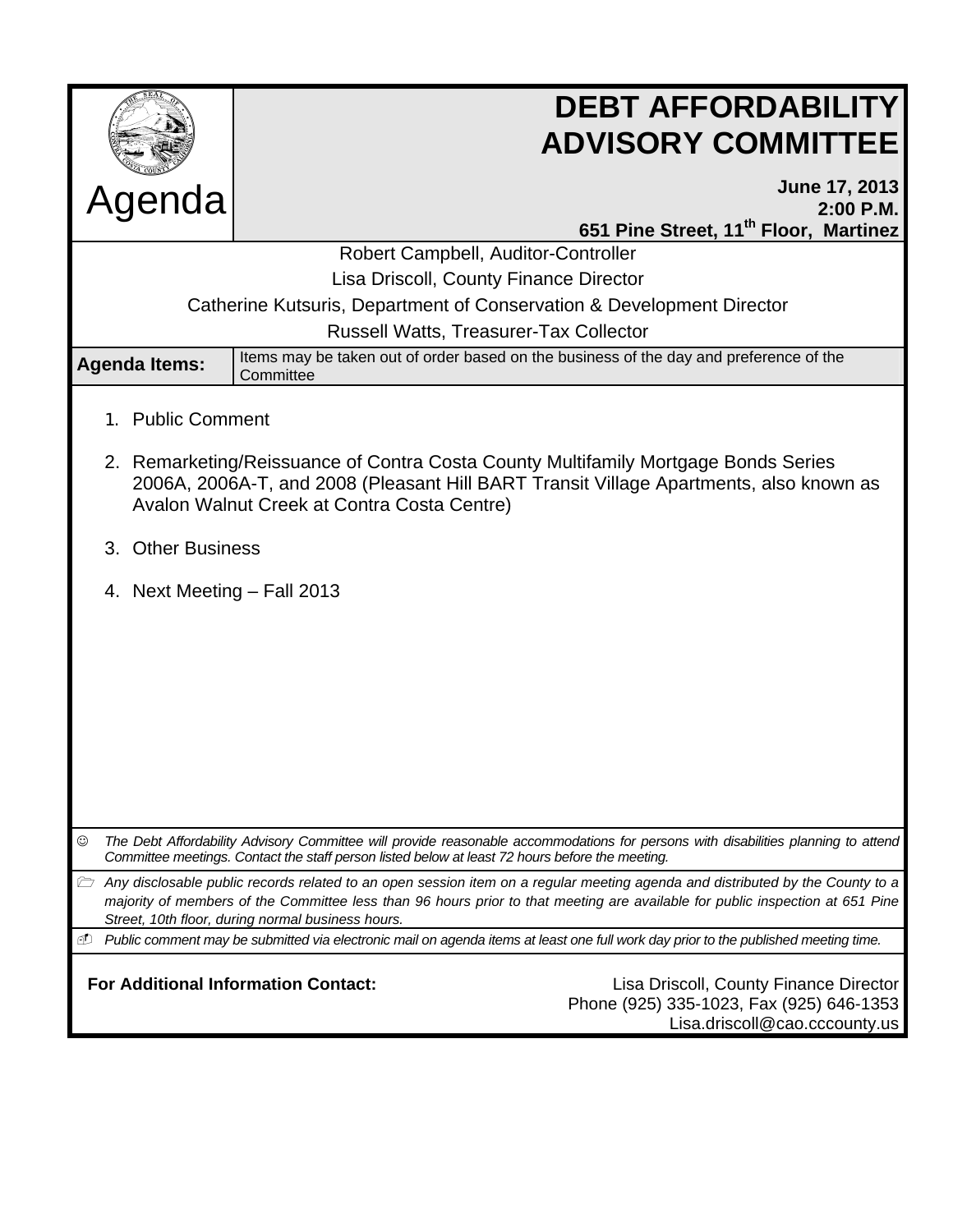

## **CONTRA COSTA COUNTY Department of Conservation & Development Community Development Division 30 Muir Road Martinez, CA 94553-4601 Telephone: 674-7205 Fax: 674-7257**

To: Members of the Debt Affordability Advisory Committee Robert Campbell, County Auditor-Controller Russell Watts, County Treasurer-Tax Collector Catherine Kutsuris, Director, Department of Conservation and Development **Lisa Driscoll, County Finance Director** From: Kristen Lackey, Community Development Bond Program Manager Date: June 13, 2013 Subject: Remarketing/Reissuance of Contra Costa County Multifamily Mortgage Revenue Bonds Series 2006A, 2006A-T, and 2008 (Pleasant Hill BART Transit Village Apartments, also known as Avalon Walnut Creek at Contra Costa Centre)

#### **BACKGROUND:**

In March of 2006, the County issued \$116 million in tax-exempt variable rate bonds (Series 2006A) and \$9 million taxable variable rate bonds (2006A-T) to fund the construction of the Pleasant Hill BART Transit Village Apartments (now known as Avalon Walnut Creek at Contra Costa Centre). In July of 2008, the County remarketed the 2006A and 2006A-T bonds and issued an additional \$10 million in taxexempt variable rate bonds (Series 2008A). The 2006A, 2006A-T and 2008A bonds (together, the "Prior Bonds") mature in 2046 and are supported by a letter of credit from Bank of America, N.A. which expires on July 31, 2013. The interest rate on the Prior Bonds resets weekly. The Developer, AvalonBay, seeks to remarket the existing bonds as variable rate index bonds (the "Bonds"), privately placed with banks led by SunTrust. The SunTrust commitment is for five years. The Bonds will be outstanding in the aggregate amount of \$134.5 million. The remarketing of the Bonds will be a "reissuance" or refunding of the Bonds for federal tax purposes.

#### **DEBT POLICY COMPLIANCE:**

There is no direct legal liability to the County in connection with the issuance of Multifamily Mortgage Revenue Bonds; there is no pledge of the County's faith, credit or taxing power and the bonds do not constitute general obligations of the issuer because the security for repayment of bonds is limited to project revenue and other sources specified under each financing. The program is completely self-supporting;